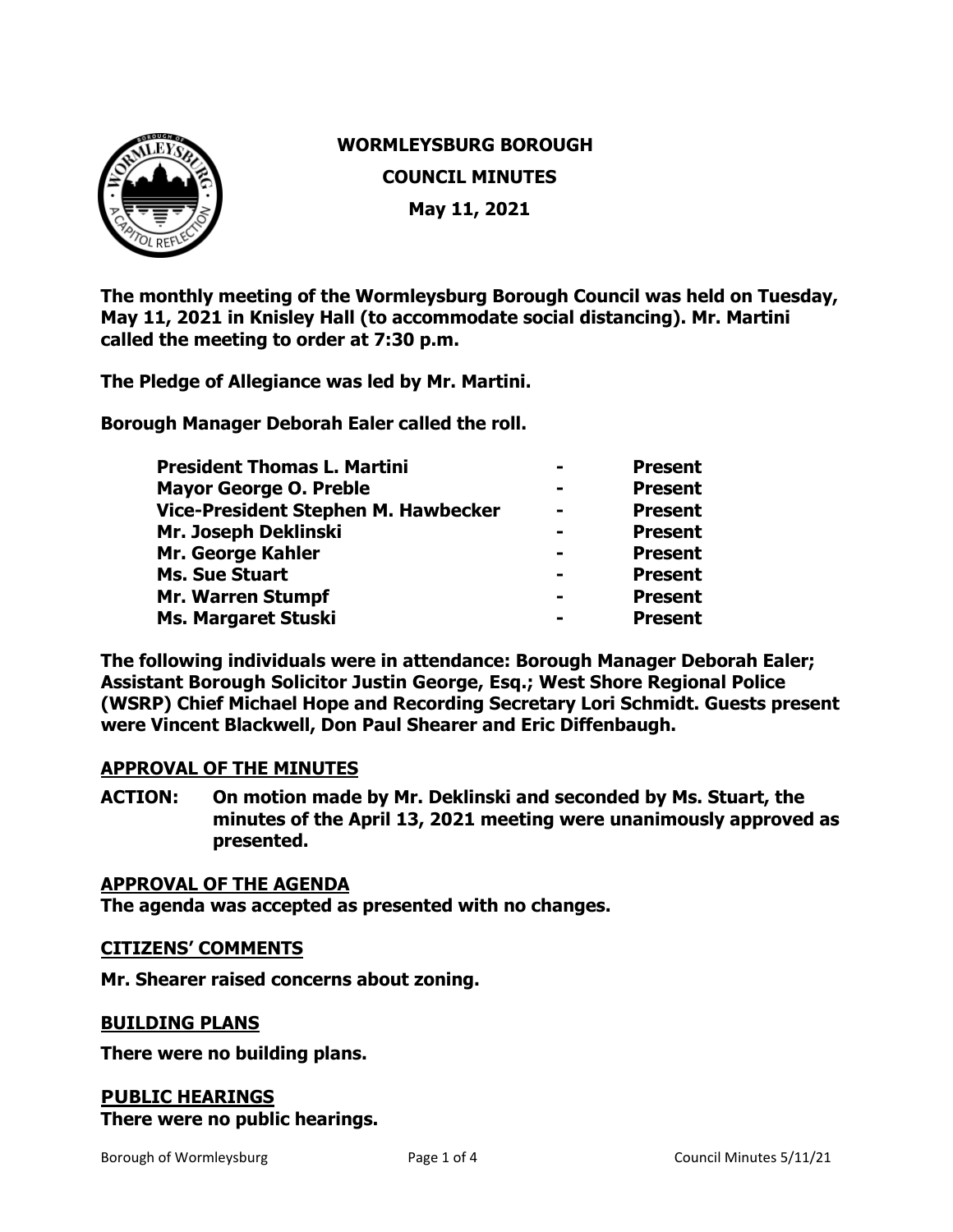# **REPORTS FROM APPOINTED BOROUGH OFFICERS**

# **Borough Manager/Secretary**

**Council accepted the Borough Manager's monthly report, which was emailed, with no questions.**

## **Borough Treasurer**

**Treasurer Ealer presented the monthly report with the relevant check registers. There were no questions.** 

**ACTION: On motion made Ms. Stuski and seconded by Mr. Stumpf, the April Treasurer's report was approved unanimously as presented and Council directed that it be sent to the file for audit.** 

**Borough Solicitor**

**No report.** 

## **Borough Engineer**

**The Borough Engineer's report was provided electronically.** 

**Manager Ealer reported the additional grant funds request, to cover the gap in funding for the Redding Park CDBG Project, was approved by the County.** 

**ACTION: On motion made by Ms. Stuski and seconded by Mr. Deklinski, Council unanimously approved to formally approve bids for the Redding Park CDBG Project.** 

# **COUNCIL PRESIDENT'S REPORT**

**Mr. Martini noted that an Executive Session is to be convened subsequent to the conclusion of the regular council meeting.**

# **COUNCIL VICE-PRESIDENT'S REPORT**

**ACTION: On motion made by Mr. Hawbecker and seconded by Ms. Stuski, Council unanimously approved the distribution of funds as follows (as evidenced by the check registers dated from 4/13/21 to 5/11/21).**

| <b>Accounts</b>      | <b>Number of Checks</b> |   | <b>Distribution Summary</b> |
|----------------------|-------------------------|---|-----------------------------|
| <b>General Fund</b>  | 43                      |   | 65,831.22                   |
| <b>Fire Tax Fund</b> | З                       | S | 40,828.49                   |
| <b>Sewer Fund</b>    | 29                      | S | 134,756.04                  |
| <b>Payroll Fund</b>  |                         |   | 908.69                      |
| <b>Total</b>         | 84                      | S | 242,324.44*                 |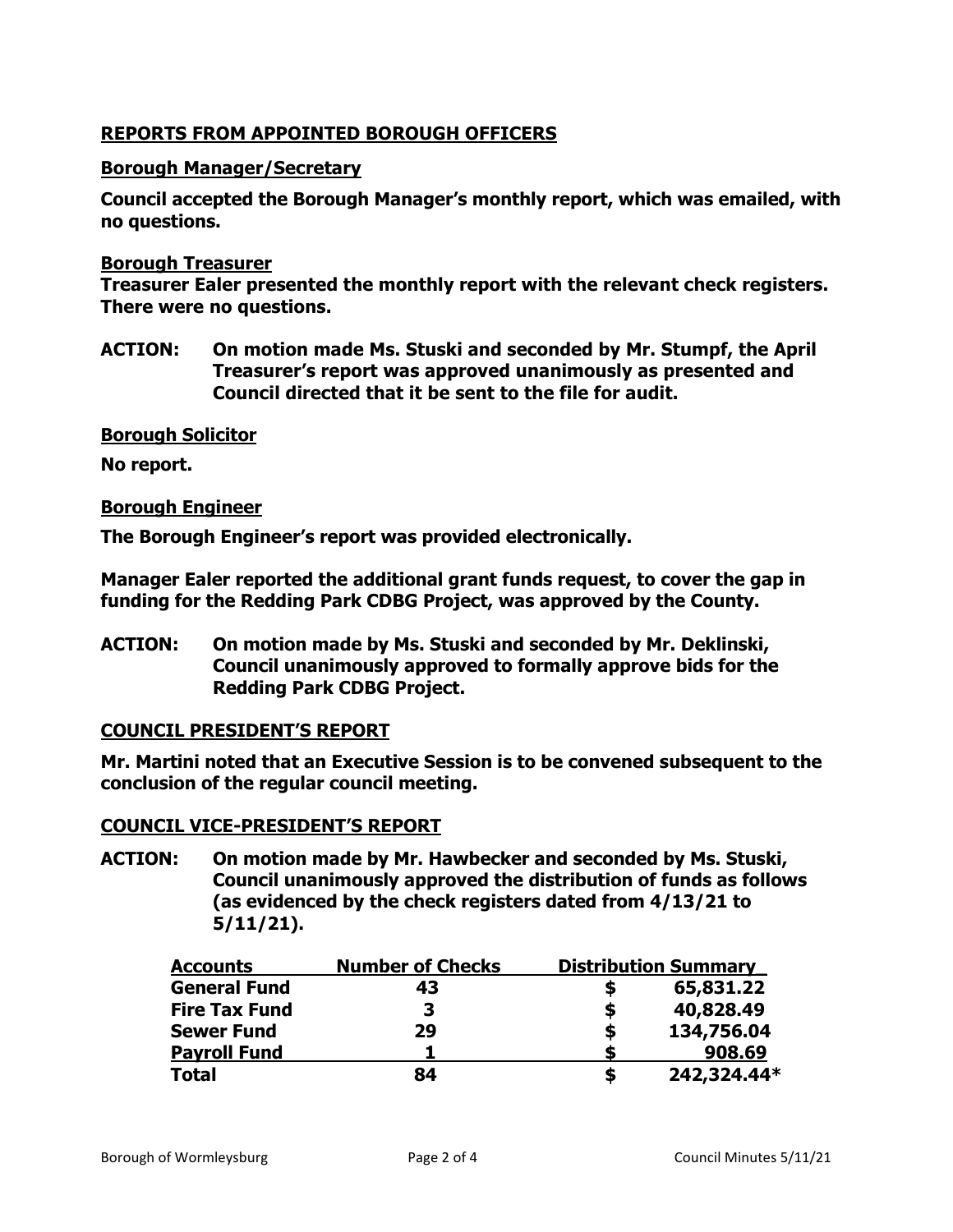\*The distribution summary total may include inter-fund transfers in keeping with accounting requirements.

# **MAYOR'S REPORT**

**The Mayor provided his monthly report, which was accepted without questions.** 

## **COMMITTEE REPORTS**

**Administrative Committee** 

**No report.**

# **Parks, Public Lands and Recreation Committee, CapCOG**

**Ms. Stuski reported that Parks and Recreation Committee meetings will resume in June. Ms. Stuski noted that there is an open dialogue to the possibility of holding a Halloween event this year.**

**Ms. Stuski reported that the Chesapeake Bay Grant was submitted.**

# **Planning Commission and Streets, Sanitary/Highway Committee**

**Mr. Deklinski reported that the Planning Commission reviewed and approved the final minor subdivision plan for 27-29 South Second Street contingent upon satisfaction of the Zoning Hearing Board requirements.**

**Mr. Deklinski reported that street sweeping is scheduled for June 14th and June 15th.**

**Mr. Deklinski reported that the repairs to the ADA ramp on the southside of the pedestrian tunnel under the Harvey Taylor Bridge have been completed. Service/Property Committee**

**No report.**

# **Codes Enforcement, Zoning, Sidewalks and Shade Trees Committee**

**No report.**

## **Public Safety Committee**

**Mr. Kahler noted the monthly report was provided electronically. There were no questions.** 

## **NEW BUSINESS**

**No new business.**

# **OLD BUSINESS**

**Ms. Stuski reported that code of ordinances codification is still in process.**